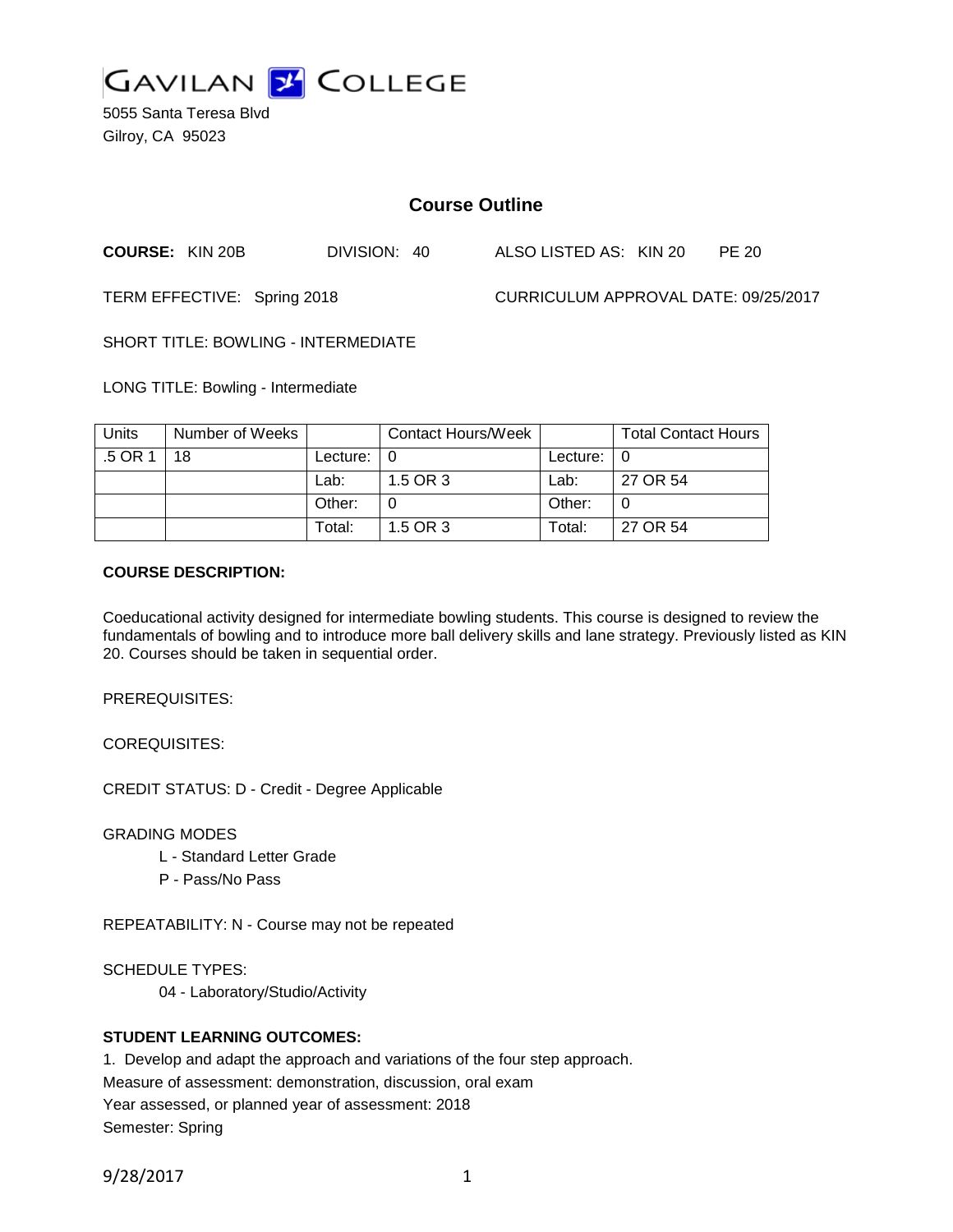2. Demonstrate the use of specific strike and spare adjustment systems, including adjusting straight and hook ball deliveries.

Measure of assessment: demonstration, discussion

Year assessed, or planned year of assessment: 2018

## **CONTENT, STUDENT PERFORMANCE OBJECTIVES, OUT-OF-CLASS ASSIGNMENTS**

Curriculum Approval Date: 09/25/2017

4.5 - 9 Hours:

Content: Orientation: Review procedures to be followed in class, methods of grading, and class format. The first few classes will include a review of the care and use of equipment, selecting the proper ball, costs involved, the etiquette of bowling, and the value of bowling as a life-long physical activity. Refine the four step approach and introduce the variations of this approach.

Student Performance Objectives: Demonstrate a four step approach. Discuss the requirements of the course and list two etiquette's used when bowling.

6 - 12 Hours:

Content: Review scoring, approach, and ball release. Demonstration on the technique involved in throwing a hook ball. Explain the various kinds of splits and point out the importance of picking up spares. Team tournament play will be introduced.

Student Performance Objectives: Demonstrate "key" bowling and how to throw a hook ball. Utilize bowling terminology.

6 - 12 Hours:

Content: Continue emphasis on mastering the correct form in the approach and release of the ball. Emphasis will be on the importance of learning to bowl a hook ball. Students will be able to identify the seven subdivisions on the pin deck. Continue to practice "marking" on a score sheet.

Student Performance Objectives: Demonstrate how to mark a strike and a spare on a score sheet. Explain the importance of picking up spares and how it can positively affect your score.

4.5 - 9 Hours:

Content: Continue emphasis on mastering the correct form in the approach and release of the ball. Analyze "leaves" and discuss

typical combinations.

Student Performance Objectives: Demonstrate how to keep score on a bowling score sheet. Analyze and execute the best way to pick up a spare.

4.5 - 9 Hours:

Content: Continue emphasis on mastering the correct form in the approach and release of the ball. Singles tournament play will be introduced. Students will be able to explain the benefits of developing a consistent set-up and delivery.

Student Performance Objectives: Explain and demonstrate how to calculate your personal average. 2 Hours:

## **METHODS OF INSTRUCTION:**

lecture, discussion, demonstration, multi-media, guided practice

## **OUT OF CLASS ASSIGNMENTS:**

Required Outside Hours:

Assignment Description: As this is a lab class no out of class assignments are required.

Required Outside Hours:

Assignment Description: As this is a lab class no out of class assignments are required.

## **METHODS OF EVALUATION:**

Skill demonstrations Percent of total grade: 50.00 % 40% - 70% Demonstration exams

9/28/2017 2